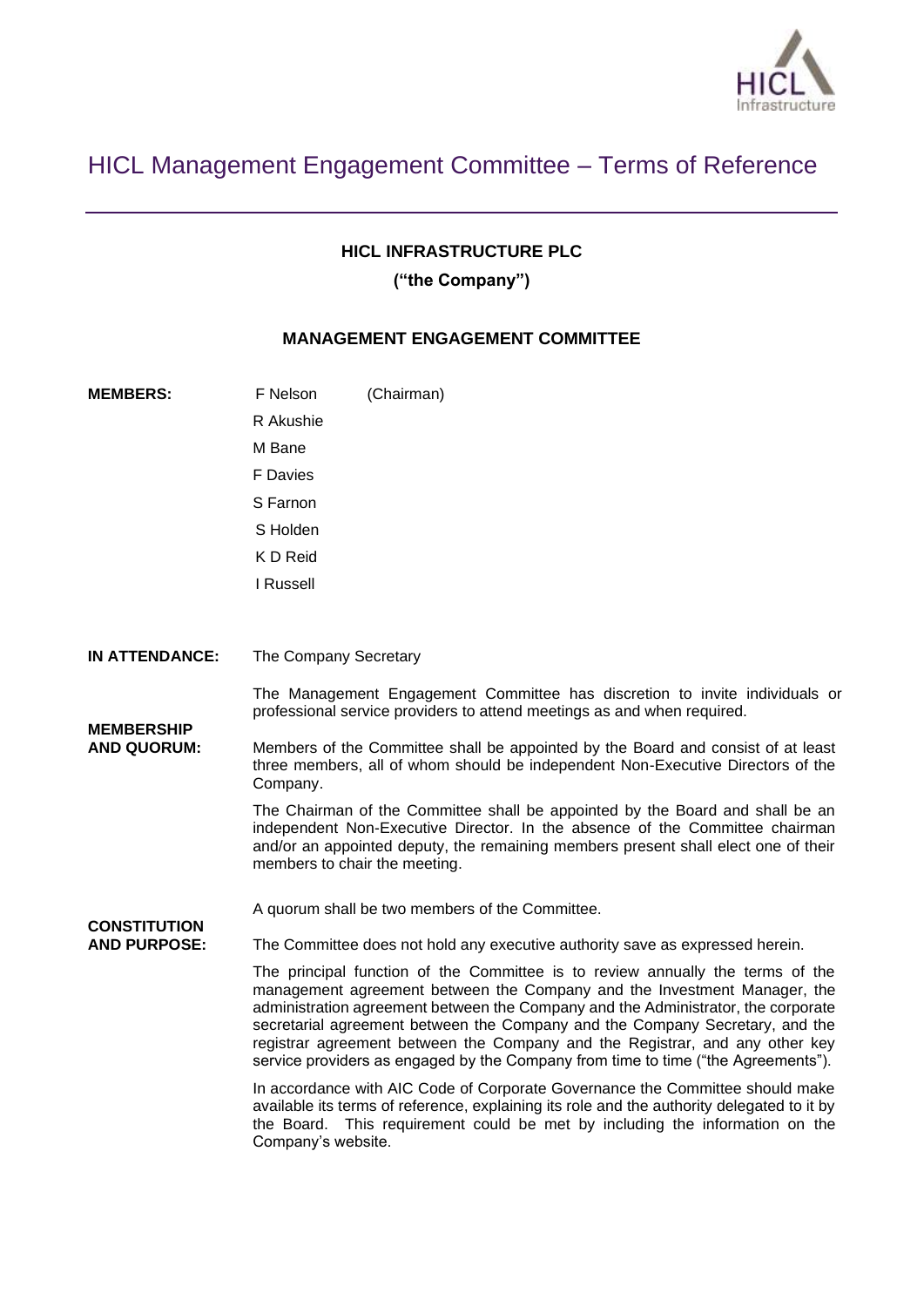

**AUTHORITY:** The Committee is authorised to investigate and review any matter within its terms of reference and to consider any matter the Committee deems relevant to the discharge of its duties.

> The Committee is authorised to obtain, at the Company's expense, outside legal or other professional advice on any matters within its terms of reference and to secure the attendance of outsiders with relevant expertise or experience as it considers necessary.

#### **RESPONSIBILITY:** The responsibilities of the Committee shall be:

- a. To review the terms of the Agreements, including the provisions relating to fees, and satisfy itself that they are competitive and sensible for the Company and its shareholders;
- b. To propose any changes to the terms of the Agreements, that it considers necessary and desirable as a result of its review;
- c. To review the overall performance of the Investment Manager, Administrator, Registrar and other key service providers;
- d. To satisfy itself that the duties of the parties as set out in the relevant agreements are being performed as required;
- e. To consider any changes proposed by the parties to the terms of the relevant agreements and to review, at the intervals provided for in the agreements, the amount and terms of payment of the parties' remuneration;
- f. To consider any specific matters relating to the engagement of the parties which the Board may request;
- g. To report to the Board on its conclusions and to make recommendations in respect of any matters within its remit;
- h. To ensure that service providers are complying with the provisions of Section 3 of the Authorised Closed Ended Investment Schemes Rules 2008; and
- i. To respect the Sustainability Policy.

Amendments may be made to the duties of the Committee by the Board from time to time.

## **REPORTING**

**PROCEDURES:** The Secretary shall circulate the minutes of the meetings to all members of the Committee following approval by the Chairman of the Committee and to the Board of Directors by way of inclusion in the relevant quarterly Board pack(s).

> The Chairman of the Committee shall make a brief report of the findings and recommendations of the Committee to the Board of Directors after each Committee meeting.

> The Committee should make a statement as to its work, findings and recommendations in the Company's annual report.

**FREQUENCY** 

**OF MEETINGS:** A meeting shall be held at least once a year and where appropriate coincide with the key date(s) in the Company's financial reporting cycle and at such other times as the Chairman of the Committee deems appropriate.